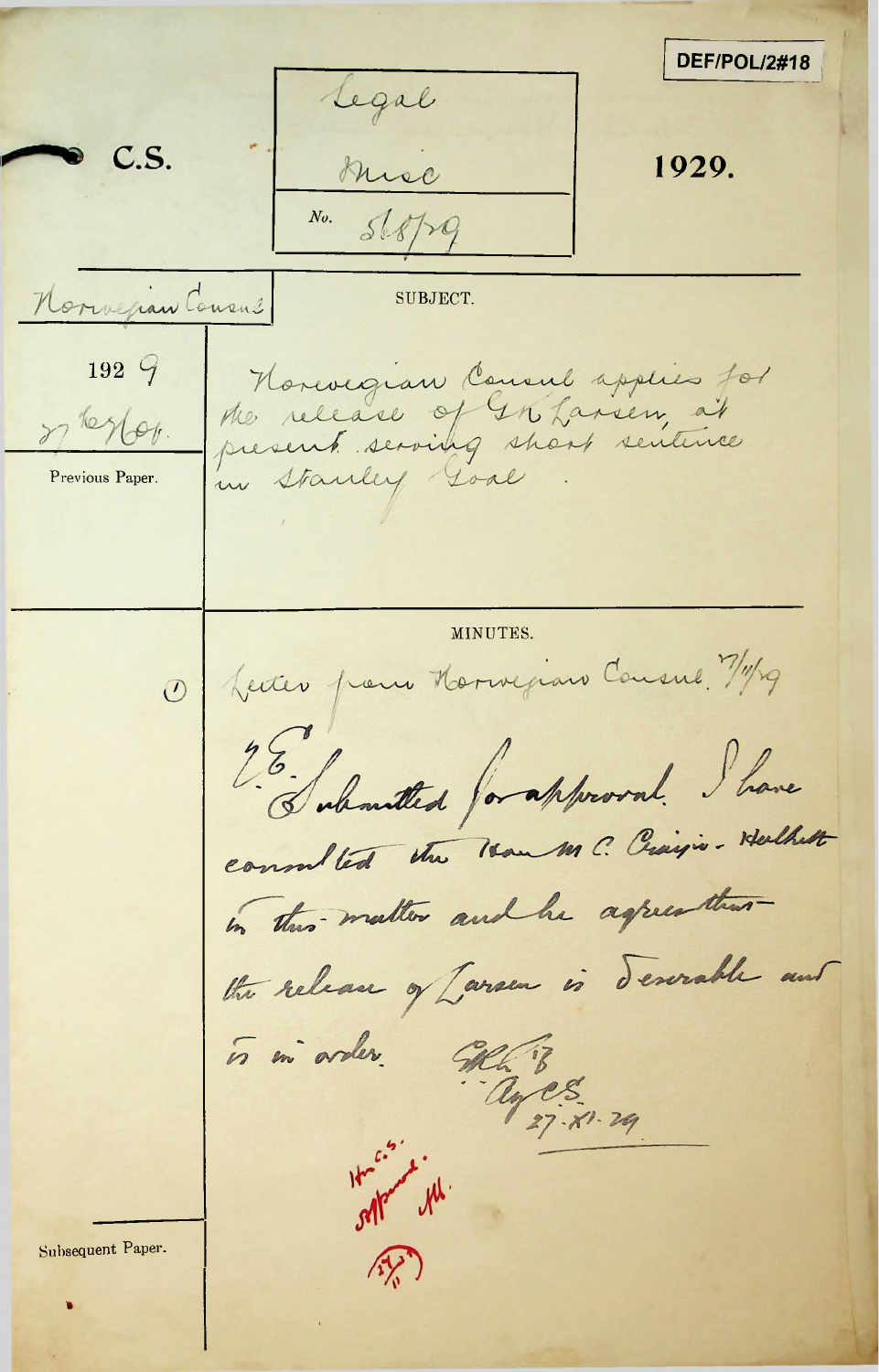Funion Arminion Horn - Disponence  $\int_{2}^{4}$  $\frac{1}{2}$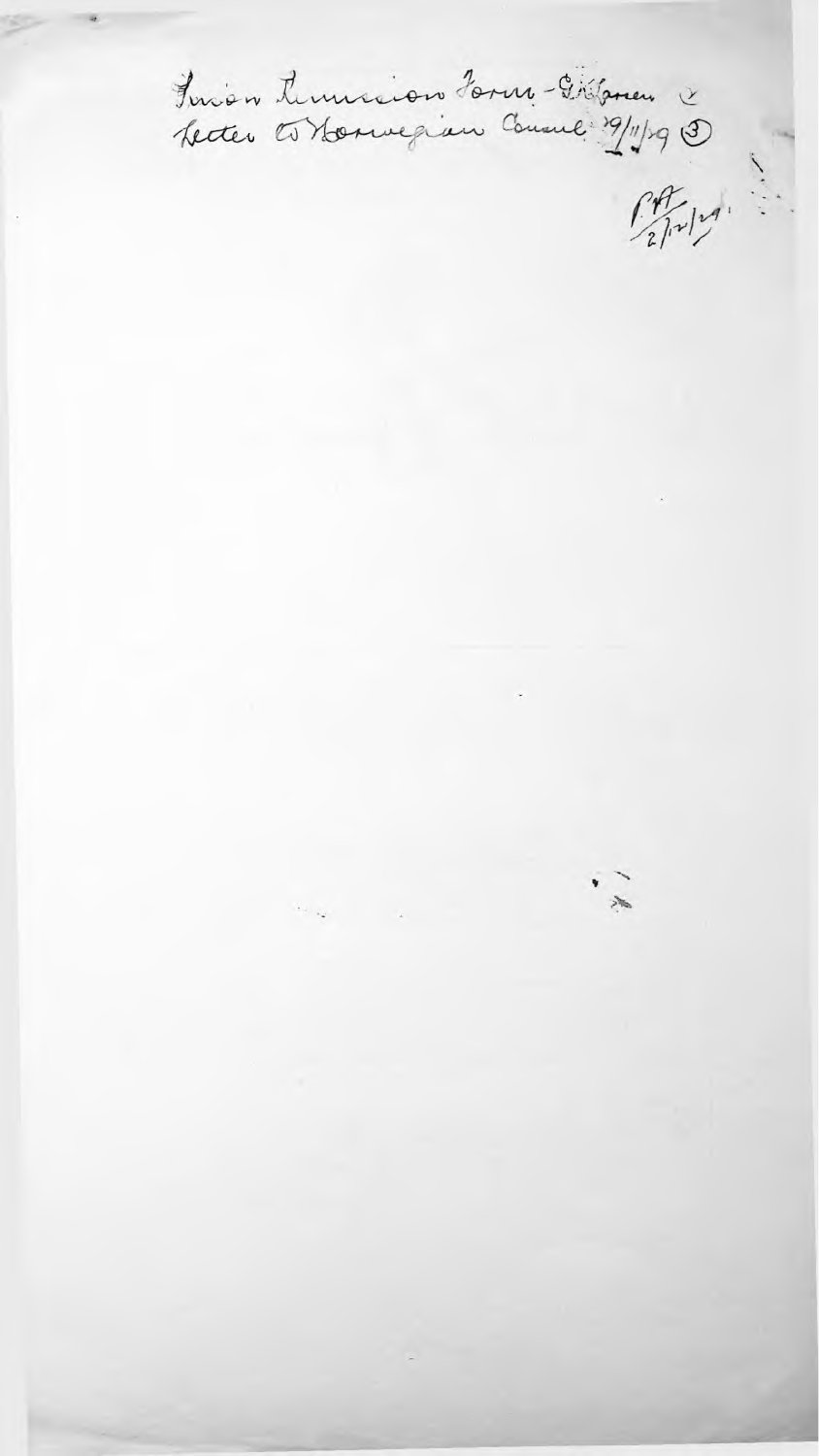THE NORWEGIAN CONSULATE.

STANLEY. FALKLAND ISLANDS.

27th November, 1929...

 $\bigcirc$ 

Sir *<sup>9</sup>*

I beg to apply for the release from prison of short sentence as I understand that s.s."Fleuru<mark>s" is</mark> sailing tonight and this provides an opportunity of deporting him from the Colony. G.K.Larsen, a Norwegian subject who is now serving a

I presume that he will be under police surveillance until the ship sails.

I am,

Sir,

your obedient servant,

Town

Acting Consul.

The Honourable

The Colonial Secretary.

Stanley.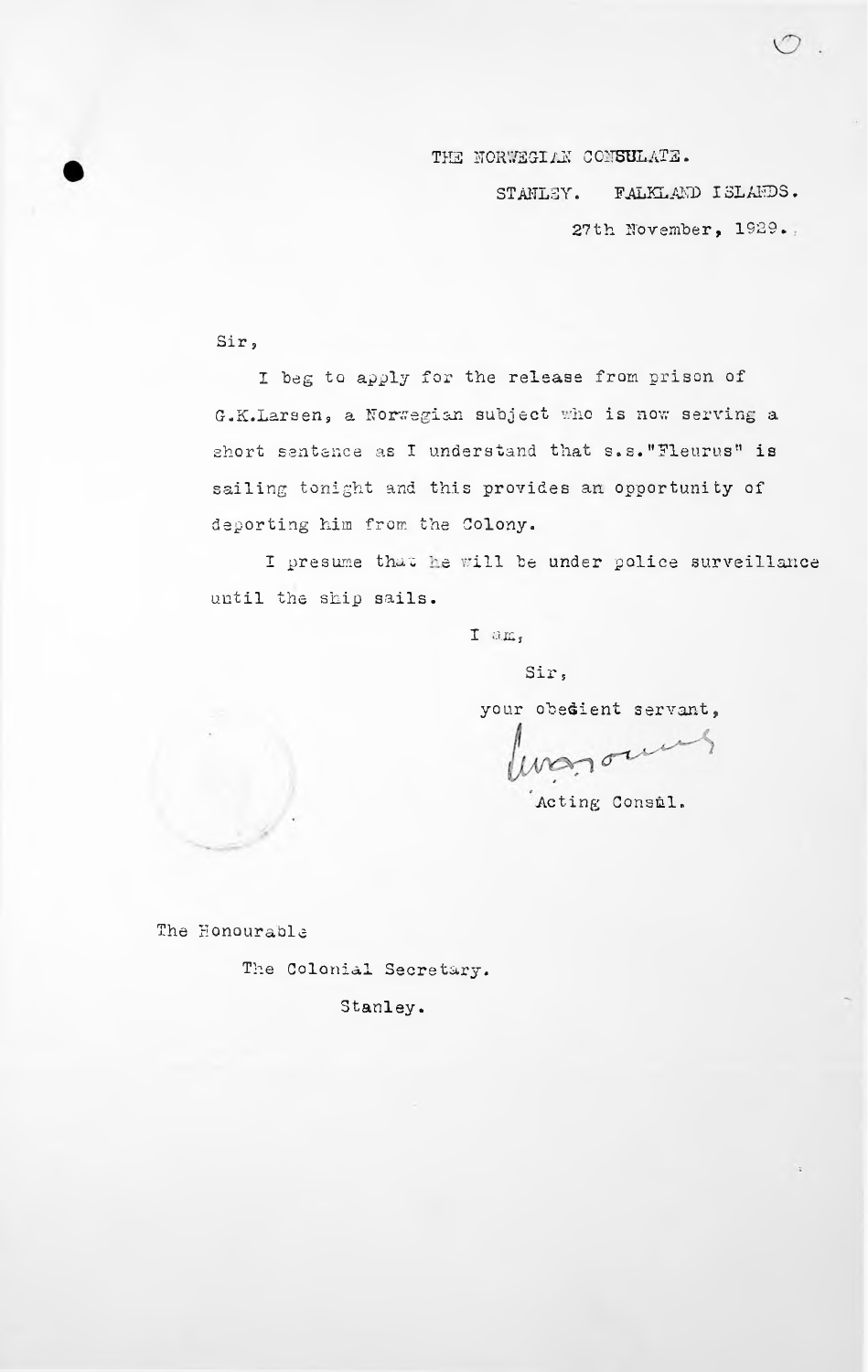## PRISON REMISSION.

*a'~*

## TO THE CHIEF CONSTABLE AND KEEPER OF THE PRISON.

Whereas G. K. Larsen was on the 16th day of November, 1929, convicted before the Magistrate's Court of the offences of firunkenness, Using Obscene language, and Assault and was sentenced to one months' hard labour commencing from the 16th day of November, 1929.

 $\ddot{r}$ 

And whereas His Excellency the Governor has been pleased to remit three days of the said sentence.

Now the said  $G.$  K. Larsen having undergone twelve days of his said reduced sentence, and having during this period been industrious in labour and of exemplary behaviour, His Excellency the Governor is pleased to order that fifteen days of his said reduced tera be further remitted and that the said G. K. Larsen be discharged from your custody

This 27th day of November, 1939.

By His Excellency's Command,

Explorer.

Acting Colonial Secretary.